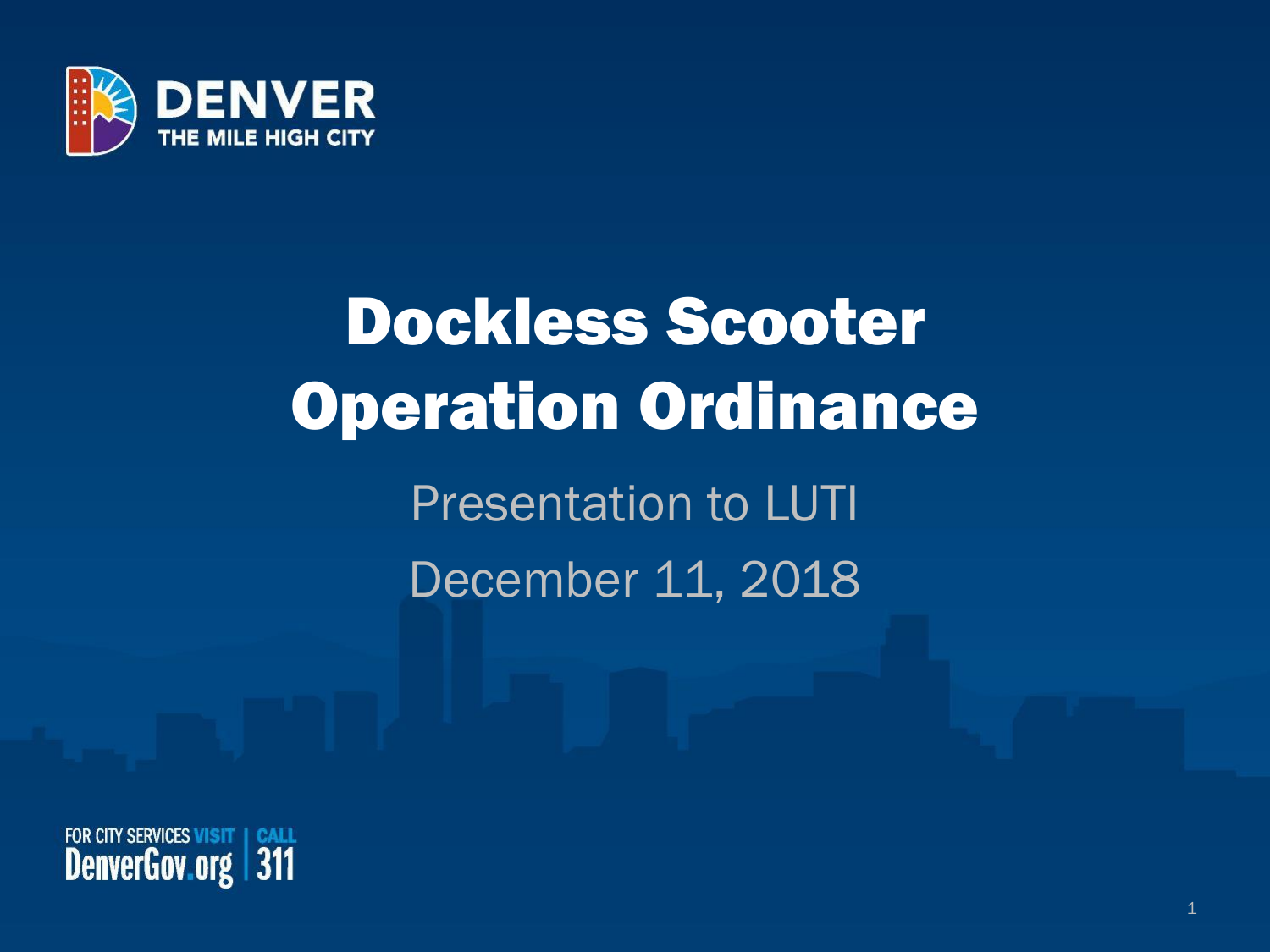

#### Current Situation

- One-year pilot program, launched in August 2018
- 5 operators permitted for 350 scooters
- By design, the vehicles are able to travel upwards of 15 mph

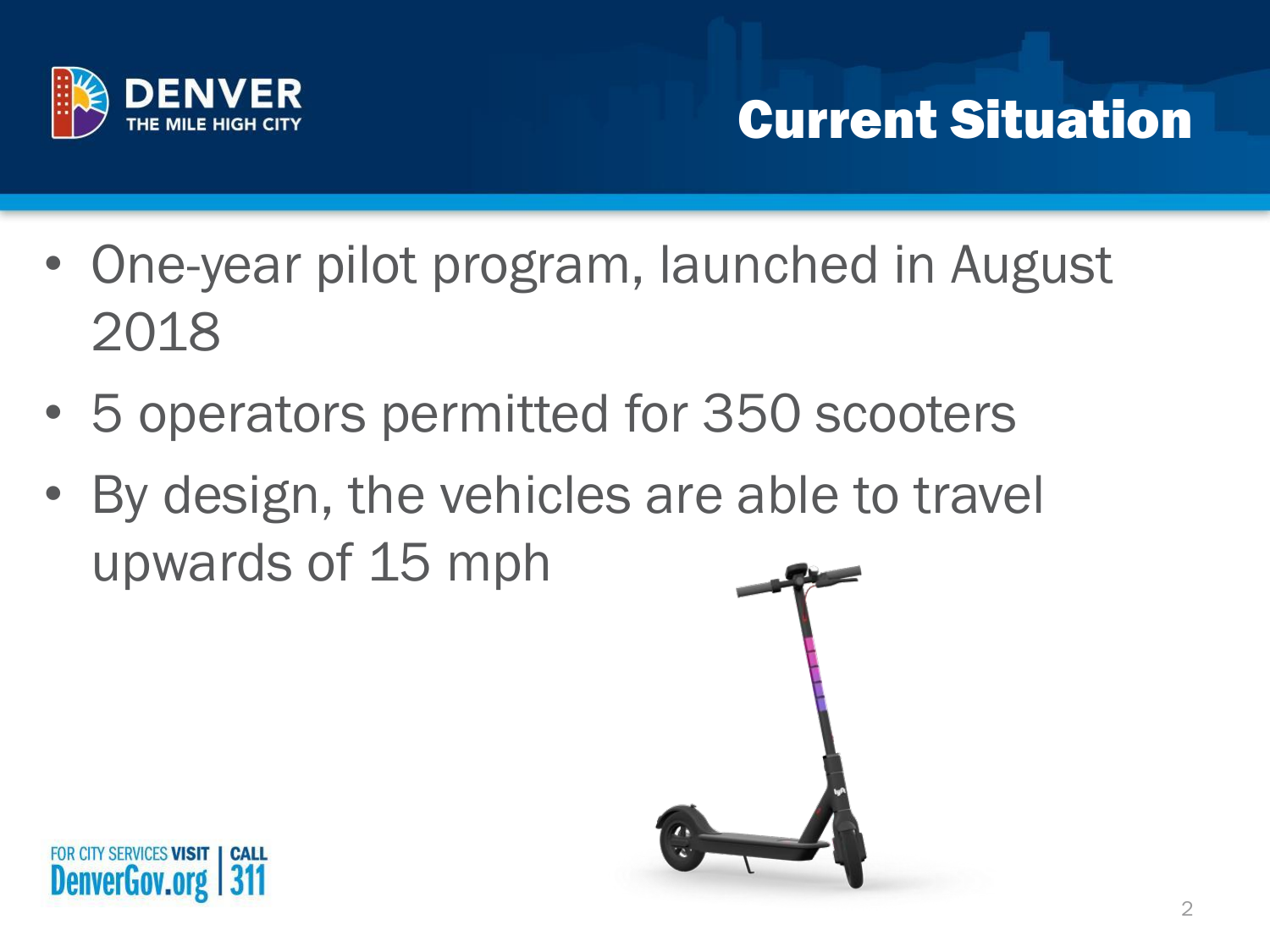

#### Current Situation

- Both state and city law define scooters as "toy" vehicles"
	- Toy vehicles may only be on sidewalks, under current law
	- Neither state law or local law contemplated these scooters, which are more akin to bicycles than toys
	- Legislation expected this session at the state level

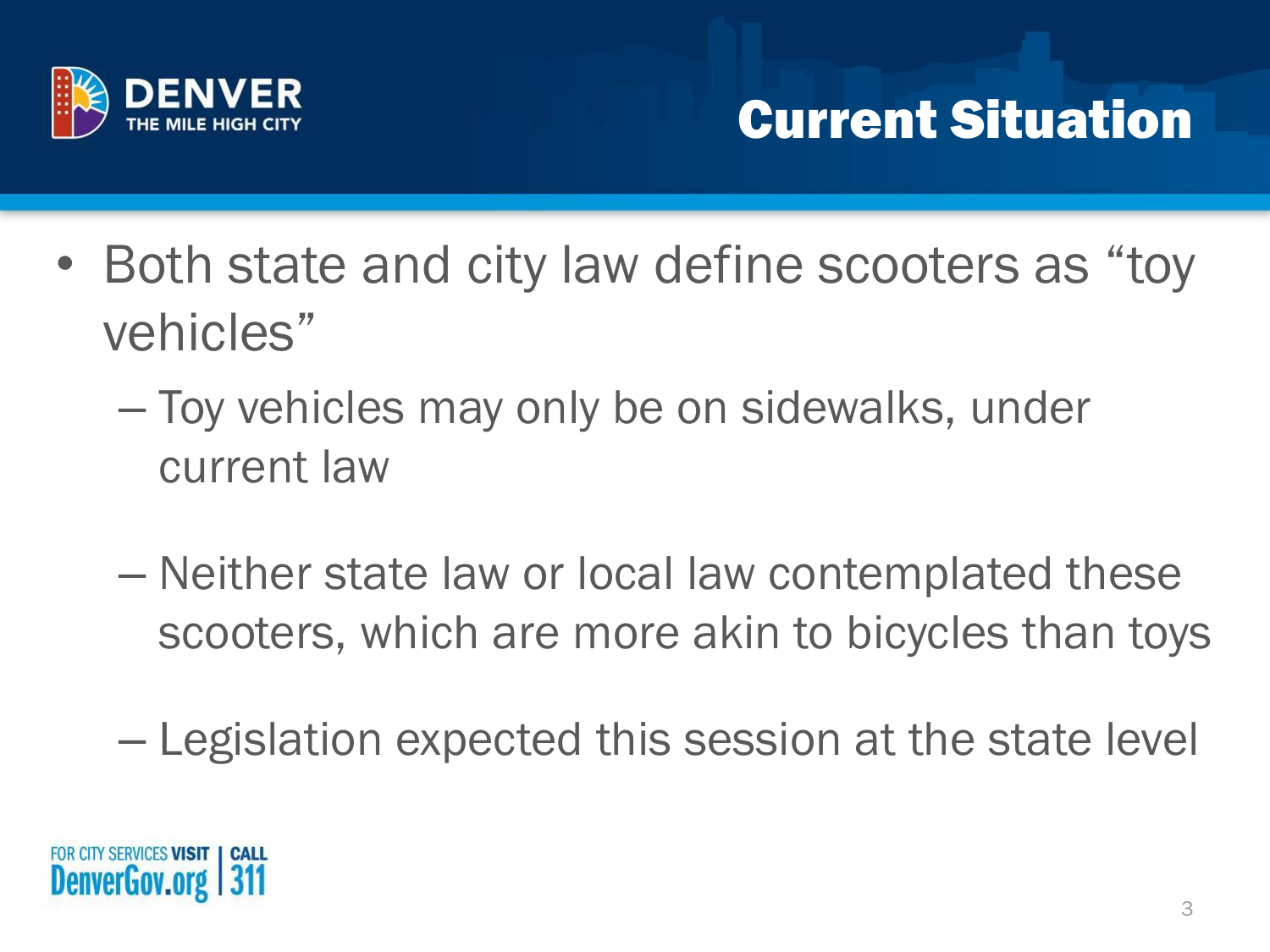

#### Definition

- *"Electric mobility scooter* or *EMS* means a stand-up scooter with two tandem wheels, designed to transport only one person, and that is powered by an electric propulsion system having a top speed of no more than twenty miles per hour."
- Moves vehicles out of current toy vehicle definition

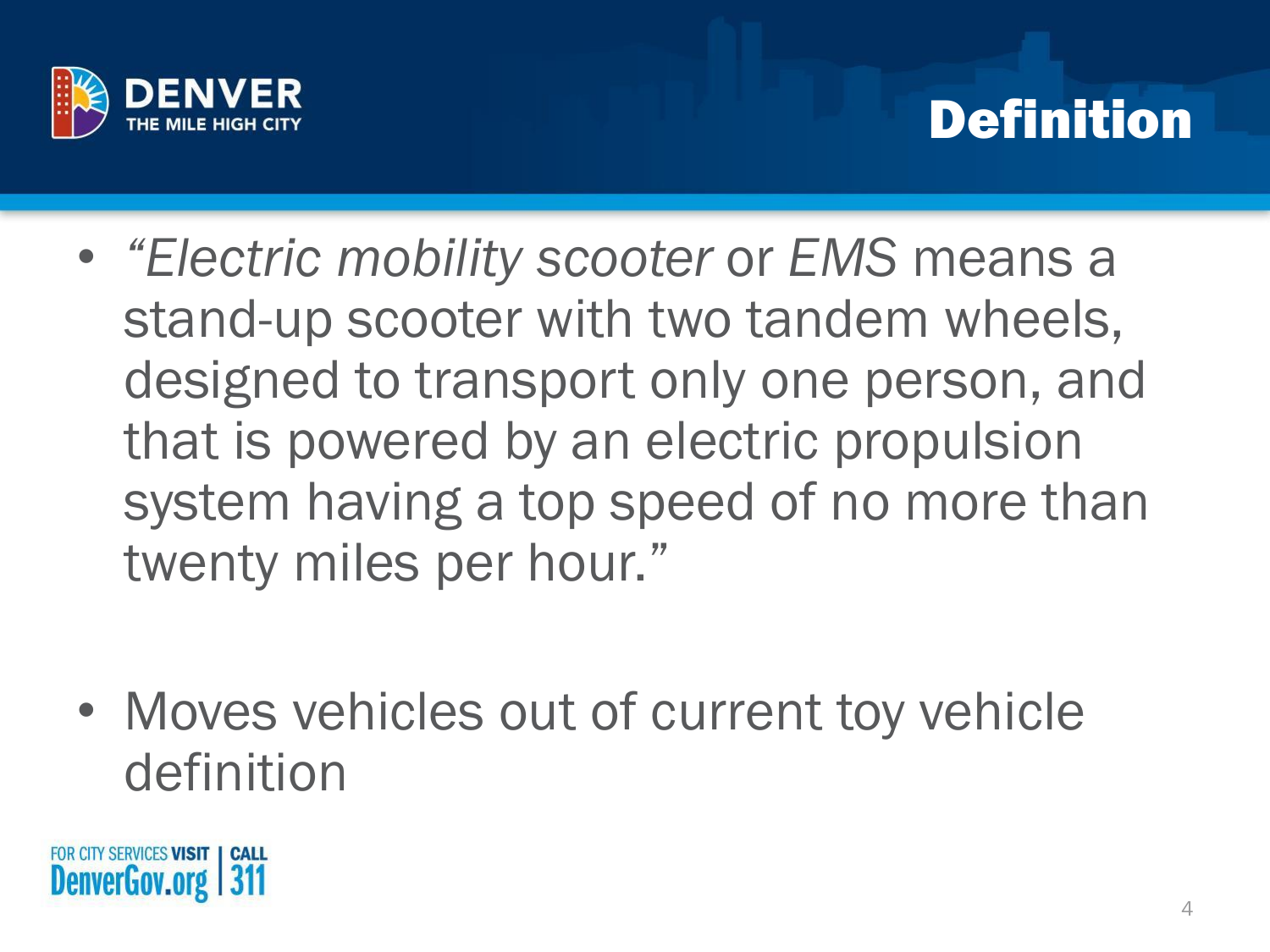

#### Traffic Rules

- Must obey traffic signals
- Cannot carry more than one person at a time
- Considered a vehicle under the code
- Must yield to pedestrians at all times

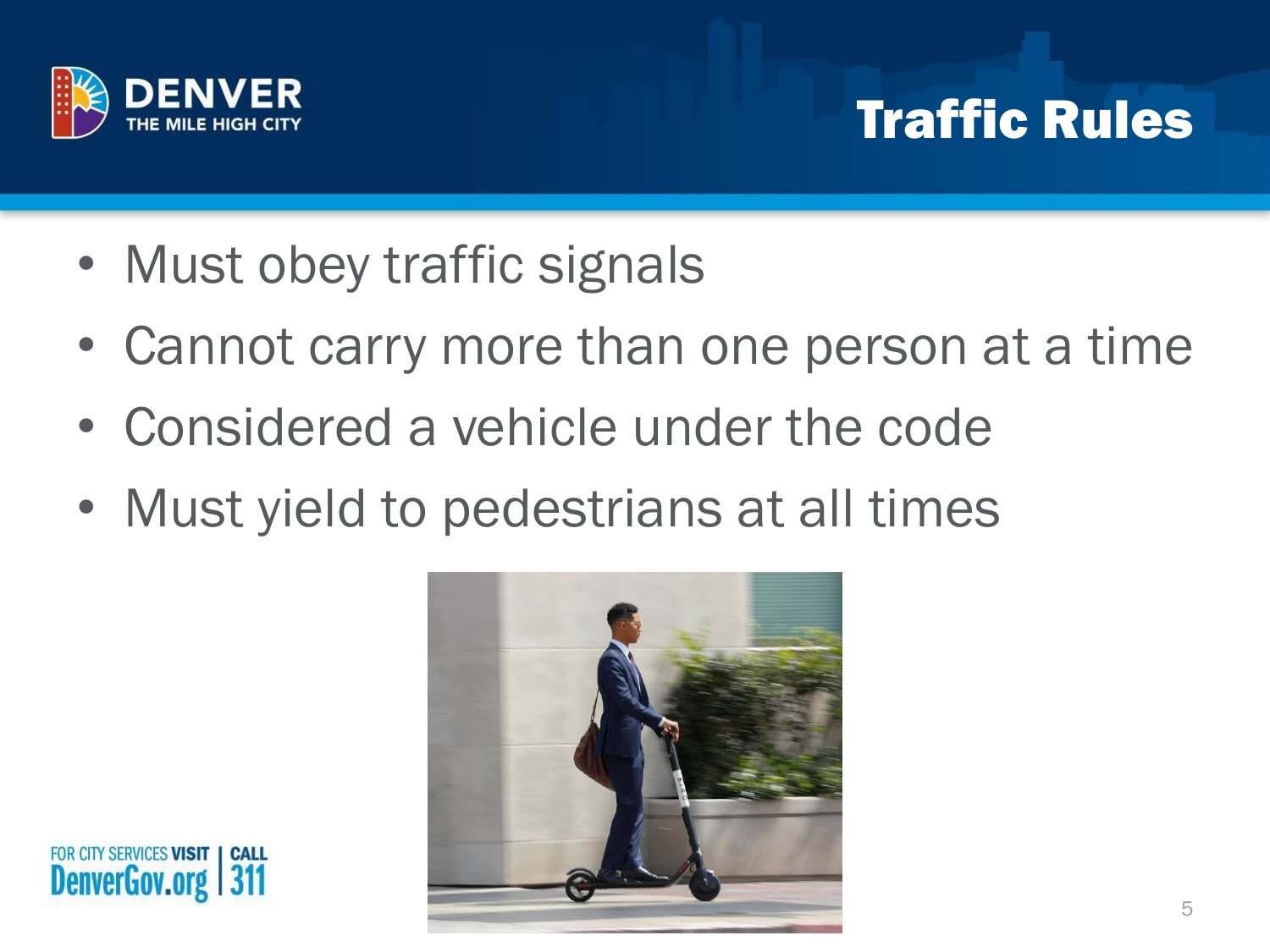

### Riding on Bicycle Lanes, Roadways and the Sidewalk

- EMS must be operated in bicycle lane if one is available
- If no bicycle lane available, EMS must be operated in roadway if speed limit is 30 mph or less side)
	- Must ride as near to right side of roadway as safely possible
- If neither bike lane nor appropriate road available, EMS can be operated on the sidewalk at a speed of 6 mph or less FOR CITY SERVICES VISIT | CALL **DenverGov.org**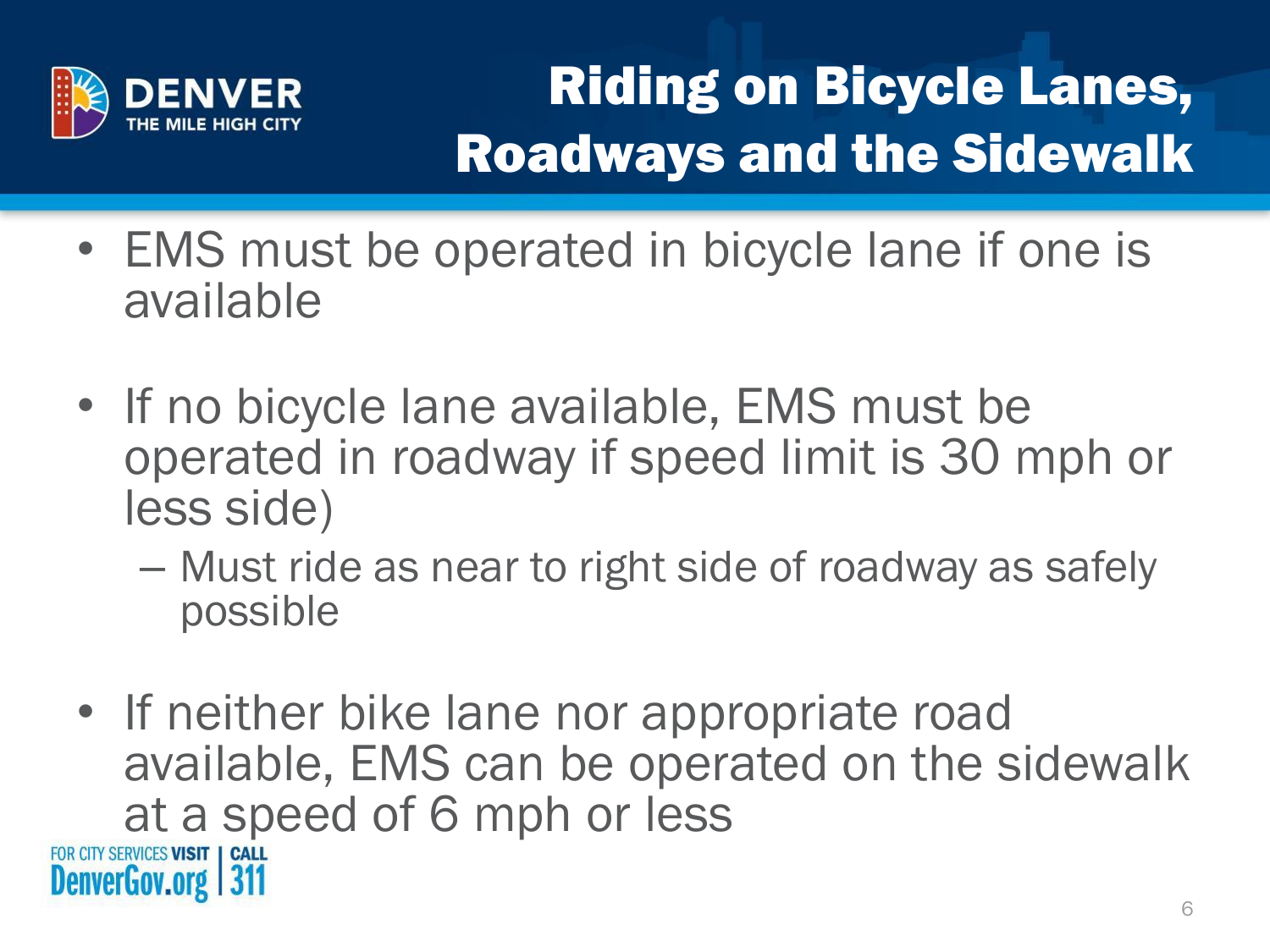

#### Proposed Ordinance Speed Limits

- Roadway/Bicycle Lane 15 mph
- Sidewalk 6 mph





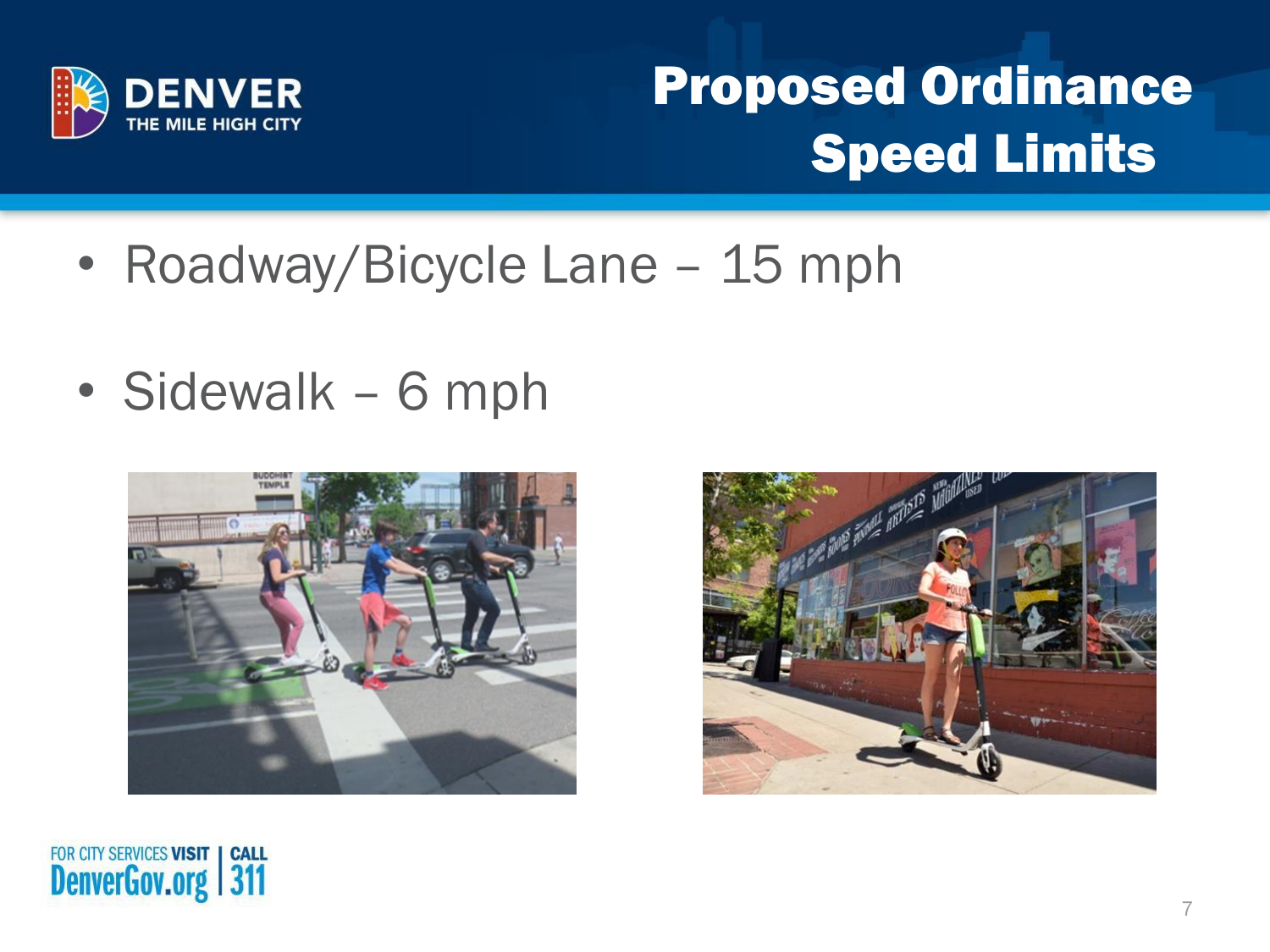

#### Other requirements

• Parking – must not impede movement of pedestrian traffic

• Vehicles must have lighting, appropriate reflection

• Unlawful to operate on 16<sup>th</sup> Street Mall

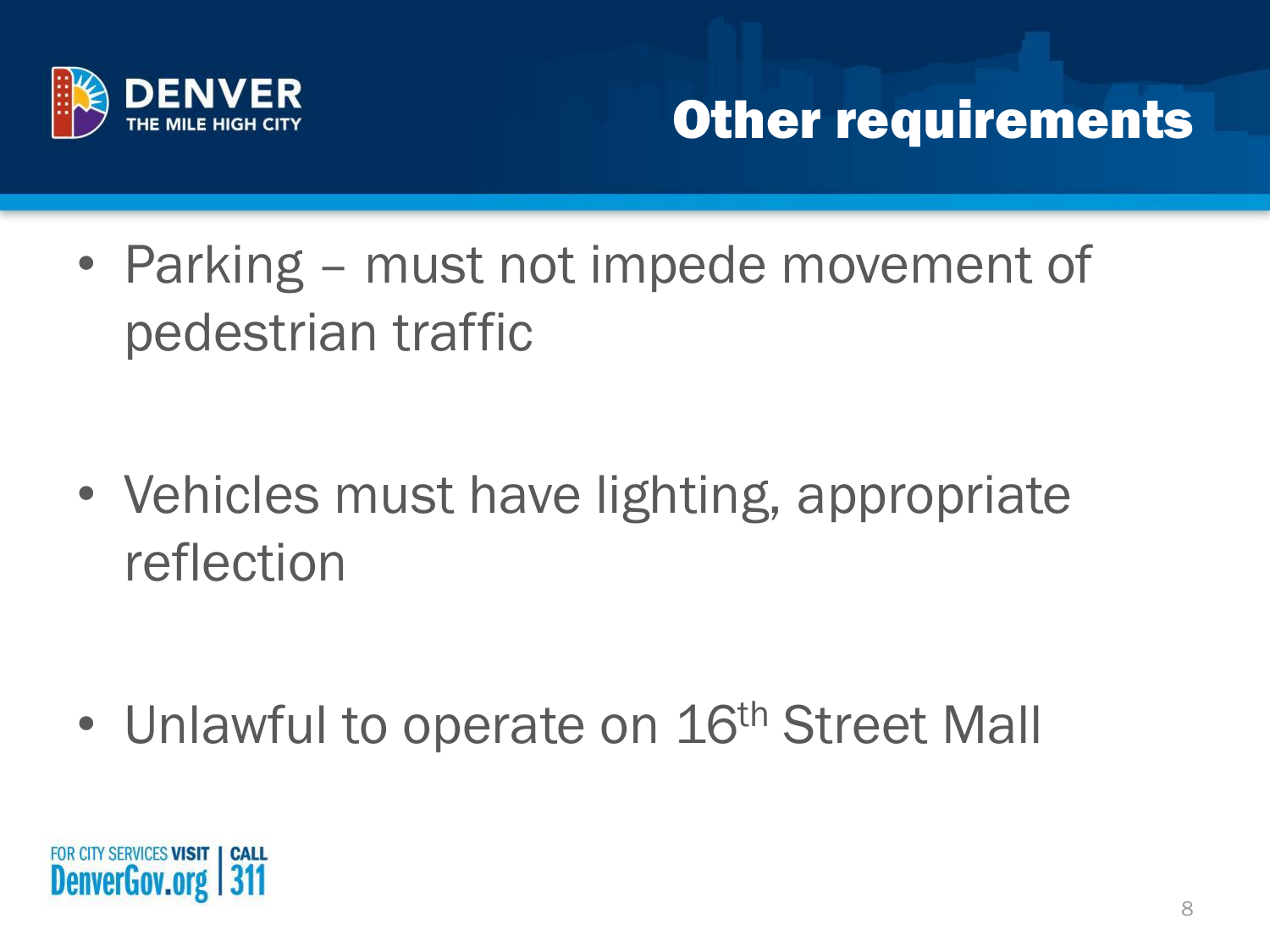

- DPW will be making future programmatic adjustments to the pilot program through Rules & Regulations.
- DPR is currently developing rules that would allow scooters, e-bikes and other appropriate motorized vehicles in parks and on trails.
- Staff will continue to work with partners at the State to address any issues in state statute.